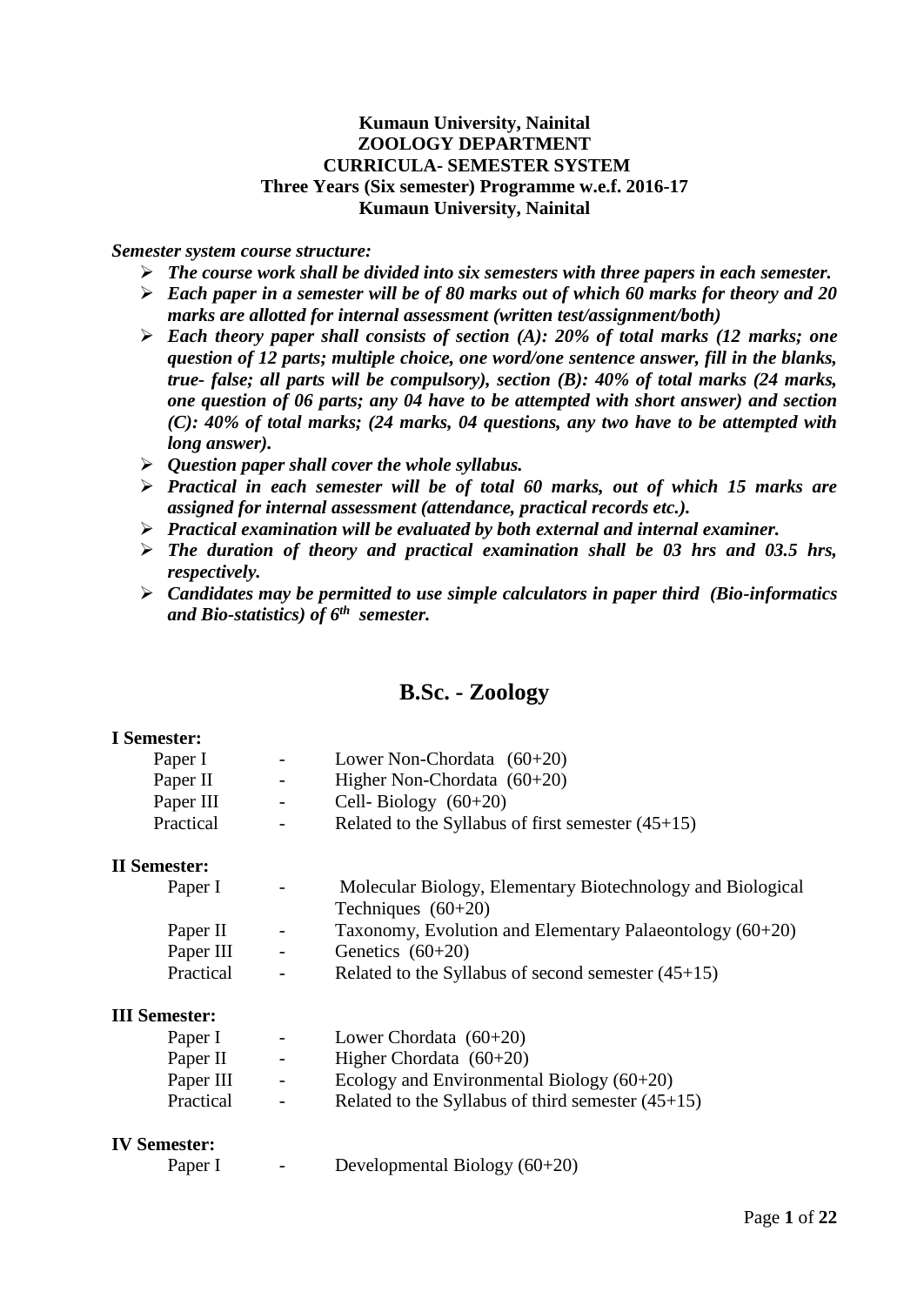| Paper II  | $\overline{\phantom{0}}$ | Applied Zoology $(60+20)$                               |
|-----------|--------------------------|---------------------------------------------------------|
| Paper III | $\sim$                   | Elementary Entomology and Applied Ichthyology $(60+20)$ |
| Practical | $\overline{\phantom{0}}$ | Related to the Syllabus of fourth semester $(45+15)$    |

## **V Semester:**

| Paper I   | $\overline{\phantom{0}}$ | Microbiology $(60+20)$                              |
|-----------|--------------------------|-----------------------------------------------------|
| Paper II  | $\blacksquare$           | Animal Behaviour $(60+20)$                          |
| Paper III | $\sim$                   | Toxicology and Histology $(60+20)$                  |
| Practical | $\sim$                   | Related to the Syllabus of fifth semester $(45+15)$ |

### **VI Semester:**

| Paper I   | $\sim$                   | <b>Biological Chemistry and Basic Mammalian</b>          |  |  |
|-----------|--------------------------|----------------------------------------------------------|--|--|
|           |                          | Endocrinology $(60+20)$                                  |  |  |
| Paper II  | $\overline{\phantom{a}}$ | Animal Physiology Endocrinology $(60+20)$                |  |  |
| Paper III | $\sim$                   | Bioinformatics and Biostatistics Endocrinology $(60+20)$ |  |  |
| Practical | $\overline{\phantom{a}}$ | Related to the Syllabus of sixth semester $(45+15)$      |  |  |

# **B.Sc. Zoology : Semester- I**

## **Paper I: Lower Non-Chordata MM 60**

Salient features and outline classification (upto orders) of various Lower Non-chordate Phyla and related type study and topics as covered under respective Phyla.

Protozoa: *Paramecium* with particular reference to locomotion, nutrition , osmoregulation and reproduction. Taxonomy, morphology (including adaptations), life cycle, pathogenicity and control measures of *Trypanosoma*, *Leishmania, Giardia, Plasmodium, Entamoeba histolytica.*

Porifera: *Sycon* with reference to structure, reproduction and development. Canal system, and affinities of Porifera.

Coelenterata*: Aurelia* with reference to structure, reproduction and development. Polymorphism in Coelenterata. A brief account of Corals and Coral reefs.

Helminthes: Taxonomy, morphology (including adaptations), life cycle, pathogenicity and control measures of *Fasiola, Ancylostoma*, *Schistosoma, Ascaris, Filaria* (including periodicity). Parasitic adaptations in Helminthes.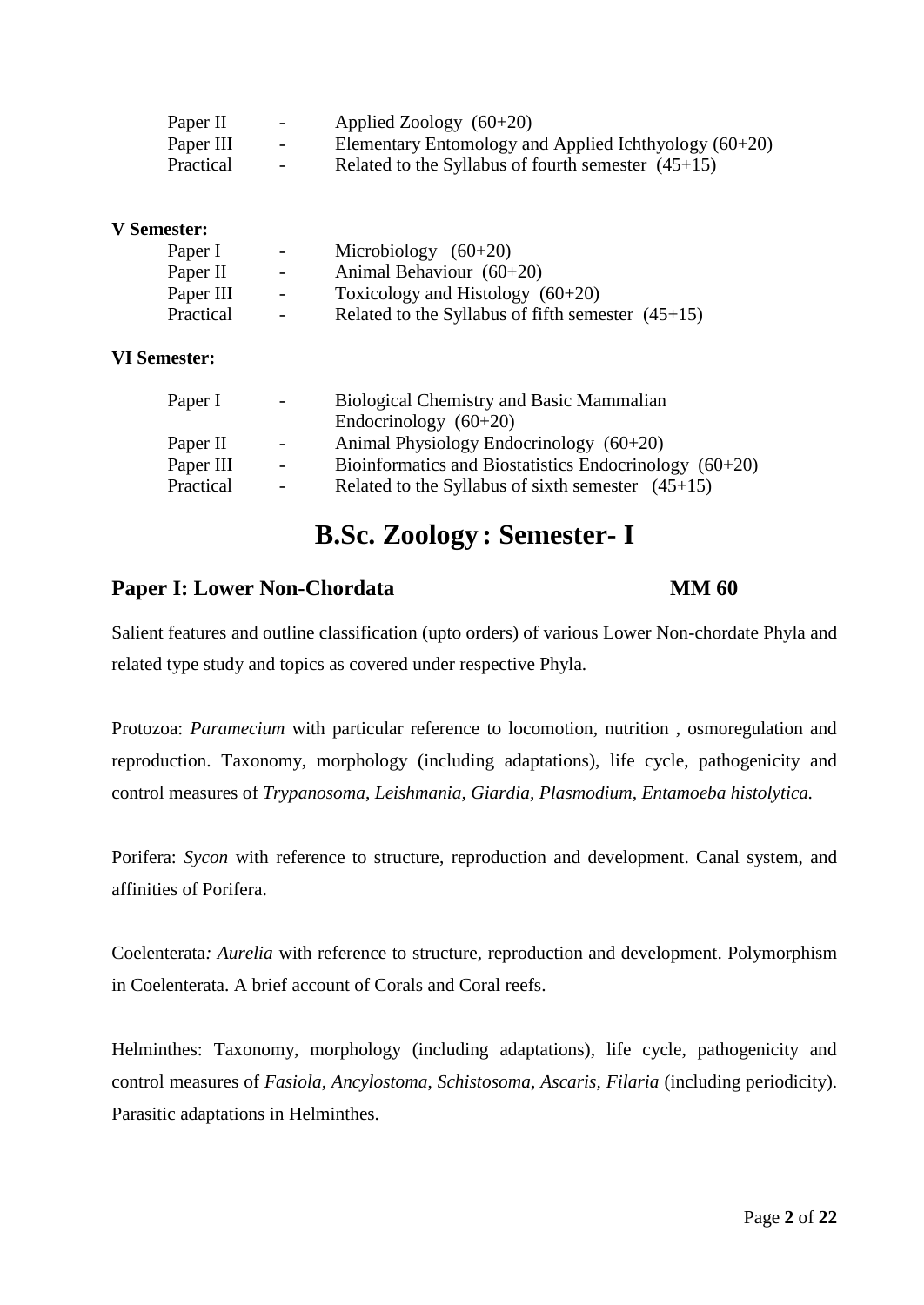## **Paper II: Higher Non-Chordata MM 60**

Salient features and outline classification (upto orders) of various Higher Non-chordate Phyla and related type study and topics as covered under respective Phyla.

Annelida*: Nereis*- External features, excretory organs and reproduction. Metamerism in Annelida, its origin and significance. Trochophore larva and its significance. Parasitic adaptations in Hirudinaria.

Arthropoda**:** *Palaemon-* External features and reproduction. *Peripatus-* Its distribution and Zoological importance.

Mollusca: *Pila*- External features, Organs of Pallial complex. Reproduction. A brief account of torsion in Gastropoda.

Echinodermata: *Asterias*- External features. Water vascular system. Mode of feeding and reproduction.

## **Paper III:** Cell Biology **MM 60**

Prokaryotic and Eukaryotic cells; Ultrastructure of eukaryotic cell; Plasma membrane (Ultrastructure, chemical composition , models of plasma membrane; Specialisations of plasma membrane , functions of plasma membrane).

Structure and functions of following cell organelles: (a) Mitochondria (b) Ribosomes (c) Lysosomes (d) Centrioles (e) Golgi Complex (f) Endoplasmic reticulum. Structure and functions of Nucleus and nucleolus.

Cell division – (a) Cell cycle (b) Mitosis (Process of mitosis , mitotic poisons and significance of mitosis), (c) Meiosis (Process of meiosis, structure and functions of synaptonemal complex, significance of meiosis). An idea of cell transformation and cancer.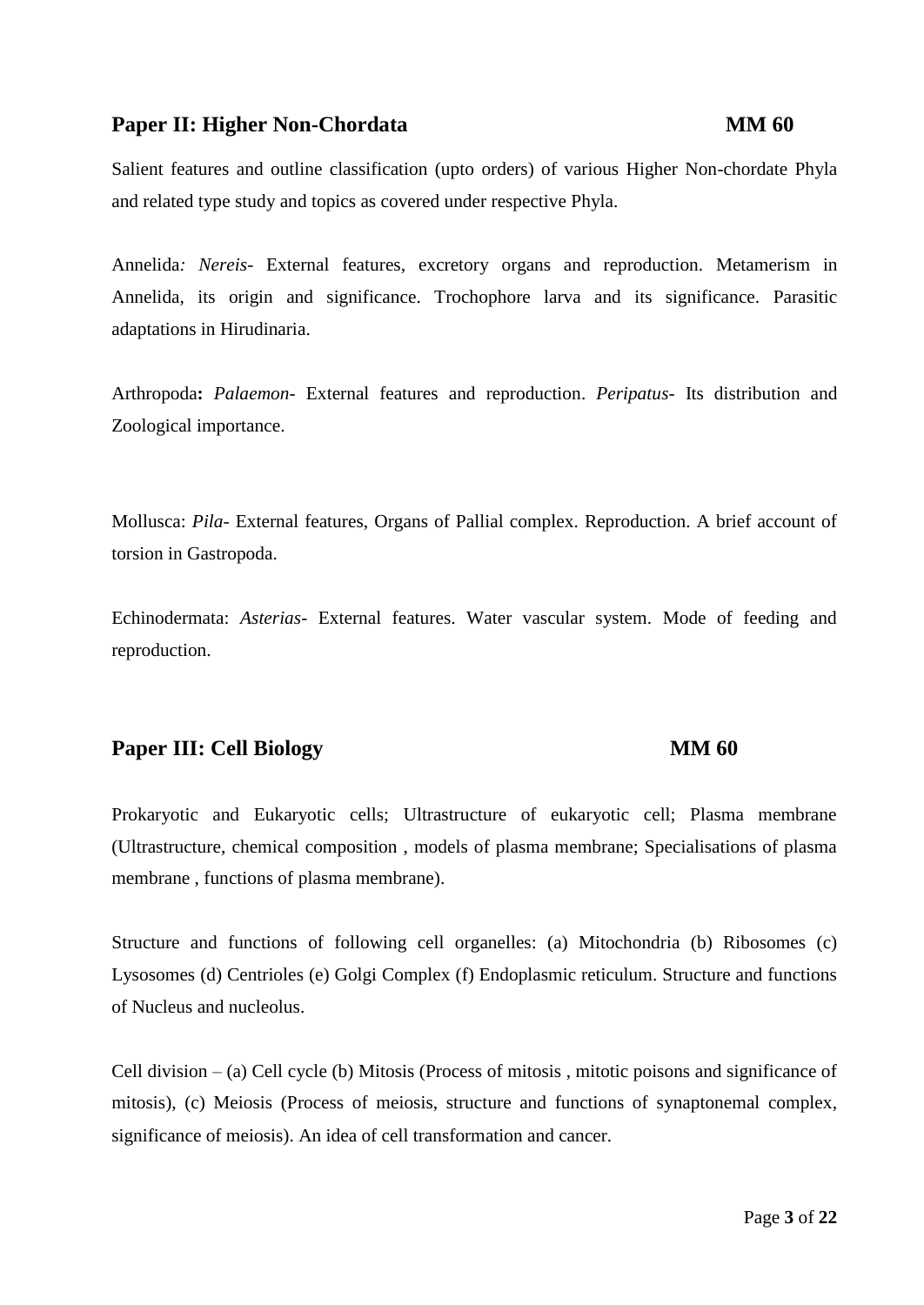Eukaryotic chromosomes- Structure, chemical composition, classification and uninemic and multinemic concept of chromosome structure.

Structure and functions of polytene and lampbrush chromosomes. Dosage compensation in *Drosophila* and man; Barr body.

## **B.Sc**. **Zoology: Semester-I, Practical's**

A complete record of laboratory work will be maintained by every student. The practical work will consist of the following:

- 1. Study of living animals: *Amoeba, paramecium, Euglena, Hydra*, and rectal ciliates
- 2. Study of Nervous-system/General anatomy with the help of charts/models and simulation of *Earthworm, Prawn, Pila, Unio*.
- 3. Permanent preparation of Obelia colony: Ovary, setae in situ, pharyngeal and septal nephridium of earthworm, parapodia of Nereis and Heteroneris, gill radula and ospharadium of Pila, salivary glands, mouth parts and trachea of cockroach; gill lamina of Unio, statocyst and hastate plate of prawn.
- 4. Study of permanent slides/museum specimens/models belonging to following phyla **Protozoa:** Amoeba, Paramecium, Euglena, Ceratium and Noctiluca. **Porifera:** T.S. and L.S. of Sycon, Euplectella, Hyalonema and Spongilla. **Coelenterata:** Medusa of Obelia, larval stages of Aurelia, Physalia, Porpita, Vellela, Tubipora, Millepora, Aurelia, Gorgonium, Pennatula, Alcyonium, Adamsia. **Annelida:** T.S. of eartworm and Nereis through different body regions. Neries Heteronereis, Arenicola, Chaetopterus,

**Arthropoda:** Mouth parts of insects, Pupa and larva of modquito Daphnia Cyclops and larval stages of Crustaceans. Crab, hermit crab, Lepas, Balanus, Astaxus, Squilla, millipede, mantis, cricket, stic insect, waterbug, beetle, locust, moth and butterfly, scorpion, spider, kingcrab and peripatus.

**Mollusca:**Various larval stages, T.S. of Unio through gills; Chiton, Doris, Aplysia, Aeolis, Dentalium, Octopus, Loligo, Sepia, Nautilus, Teredo, Ostera, Pecten. **Echiodermata:** Various larval stages, T.S. of arm of starfish; Echinus, Ophiothrix, Holothuria, Asteria, Antedon.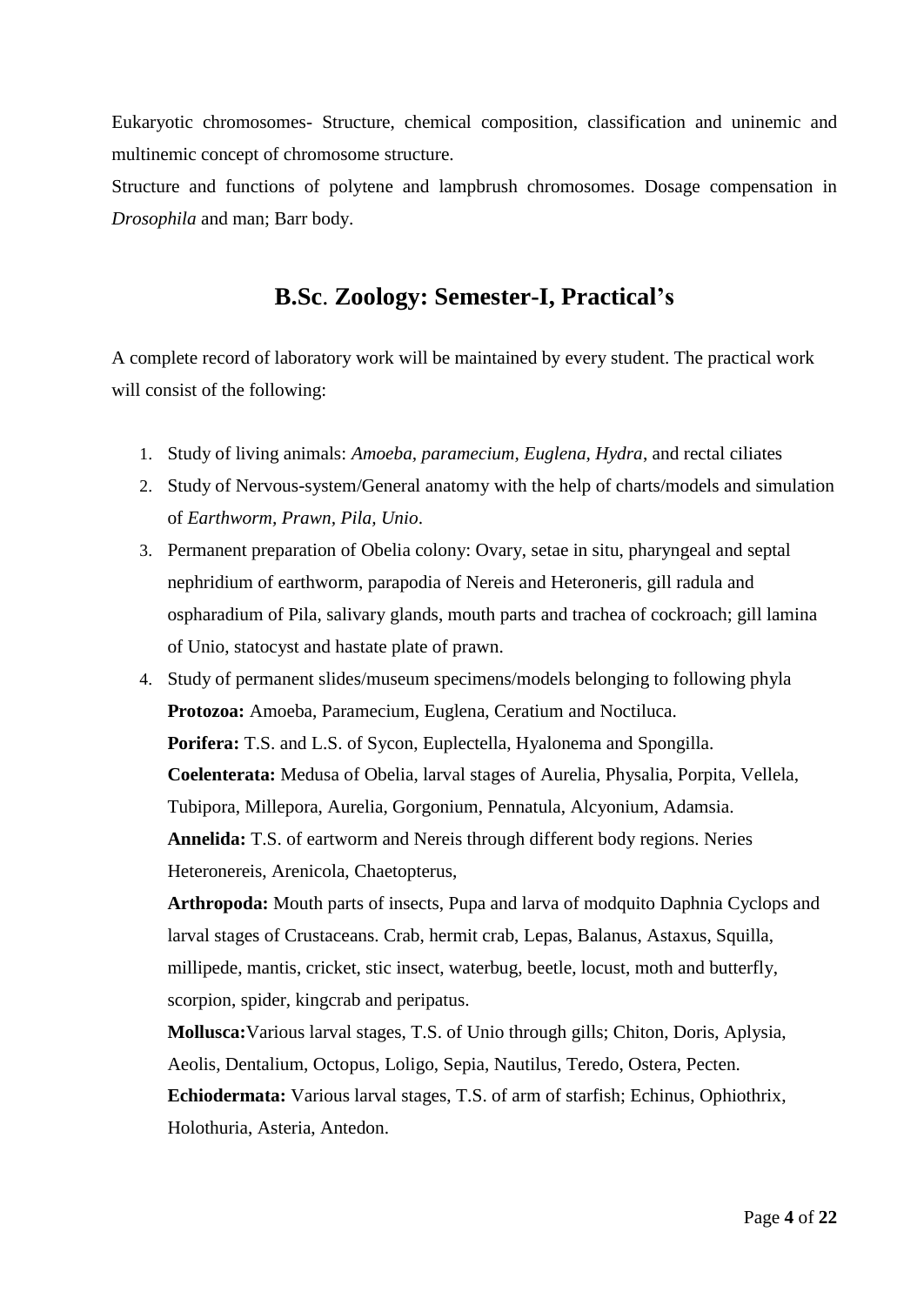Study of following with the help of permanent slides/ museum specimens/ models/ Pictures for spotting

- 5. **Study of Parasites**:
	- (a) **Protozoa:**Plasmodium, Moncystis, Trypanosoma, Leishmania, Entamoeba, Giardia.
	- (b) **Helminthes:** Fasciola, Taenia, Ascaris, Schistosoma and filarial including larval stages.
	- (c) **Annelida:** Leeches
	- (d) **Arthropod:** Sacculina, lice, flea, bedbug, tick and mites.
	- *(e)* Life Cycle of the following:-
		- *Entamoeba*
		- *T. Solium*
		- *A. Lumbricoides*
		- *F. hepatica*
		- *Schistosoma*

#### 6. **Cytology experiments:**

- (b) Study of mitosis and meiosis using available material
- (c) Study of permanent slides showing stages of cell division, giant chromosome, mitochondria, Golgi body etc.

## **B.Sc. ZOOLOGY**

## **SEMESTER – I**

## EXERCISES AND DISTRIBUTION OF MARKS IN PRACTICAL EXAMINATION

The duration of practical will be  $3^{1}/_{2}$  hours and distribution of marks will be as following:-

| <b>Time: 3½</b> | <b>Max. Marks: 45 (External Examination)</b> |
|-----------------|----------------------------------------------|
|                 | 15 (Internal Assessment)*                    |

| 1. Study of Nervous-system/General anatomy |     |
|--------------------------------------------|-----|
| 2. Identification of spots:                | 15  |
| (Specimens: 10 and slides: 05)             |     |
| 3. Permanent preparation                   |     |
| 4. Exercise on life-cycle of parasites     | 05. |
| 5. Cytology Experiments                    |     |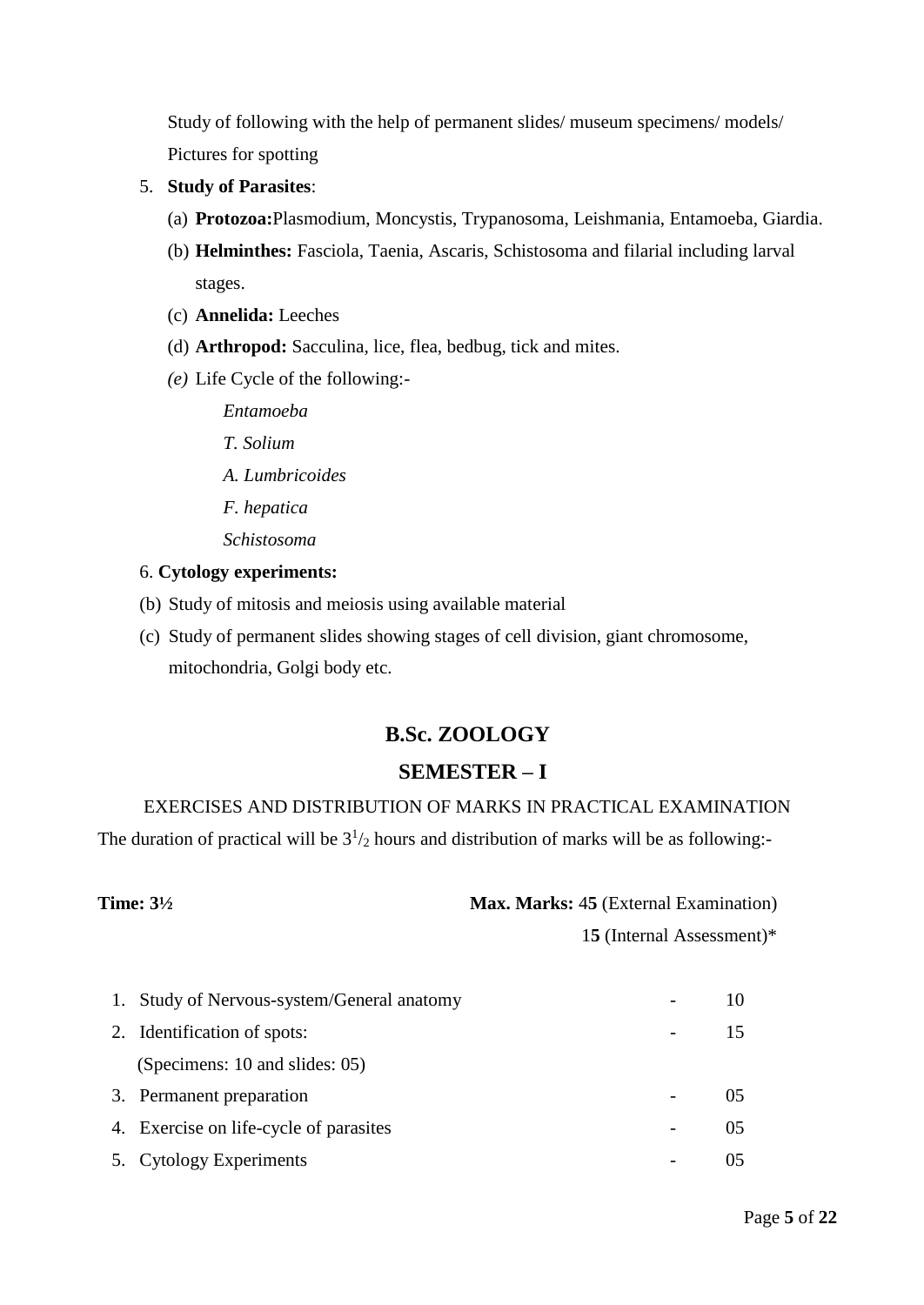$6. \text{Viva} - \text{Voce}$   $\qquad 05$ 

\_\_\_\_\_\_\_\_\_ **Total marks 45**

\_\_\_\_\_\_\_\_\_

**\* Internal Assessment of 15 marks will comprise of practical records (10 marks), and chart/model (05 marks)**

# **B.Sc. Zoology : Semester- II**

## **Paper I: Molecular Biology, Elementary Biotechnology and Biological Techniques MM 60**

## **Molecular Biology:**

Nucleic acids (DNA & RNA): DNA chemistry, nucleosides, nucleotides, polynucleotide chain, Watson and Crick DNA double helix model, identification of genetic material (DNA-as genetic material). RNA-chemistry, genetic and non-genetic RNAs. Elementary knowledge of genetic code. Expression of gene-protein synthesis.

## **Elementary Biotechnology:**

Origin and definition , scope and importance , Restriction enzymes and cloning techniques used in recombinant DNA technology, DNA fingerprinting. Biochips. A Brief knowledge of PCR and its significance.

## **Biological Techniques:**

Introductory knowledge of the application of following biological techniques:

- (a) Photometry (Beer Lambert's law)
- (b) Chromatography
- (c) Electrophoresis
- (d) Microscopy (Phase contrast, TEM, SEM & Fluorescence)

## **Paper II: Taxonomy, Evolution and Elementary Palaeontology MM 60**

## **Taxonomy:**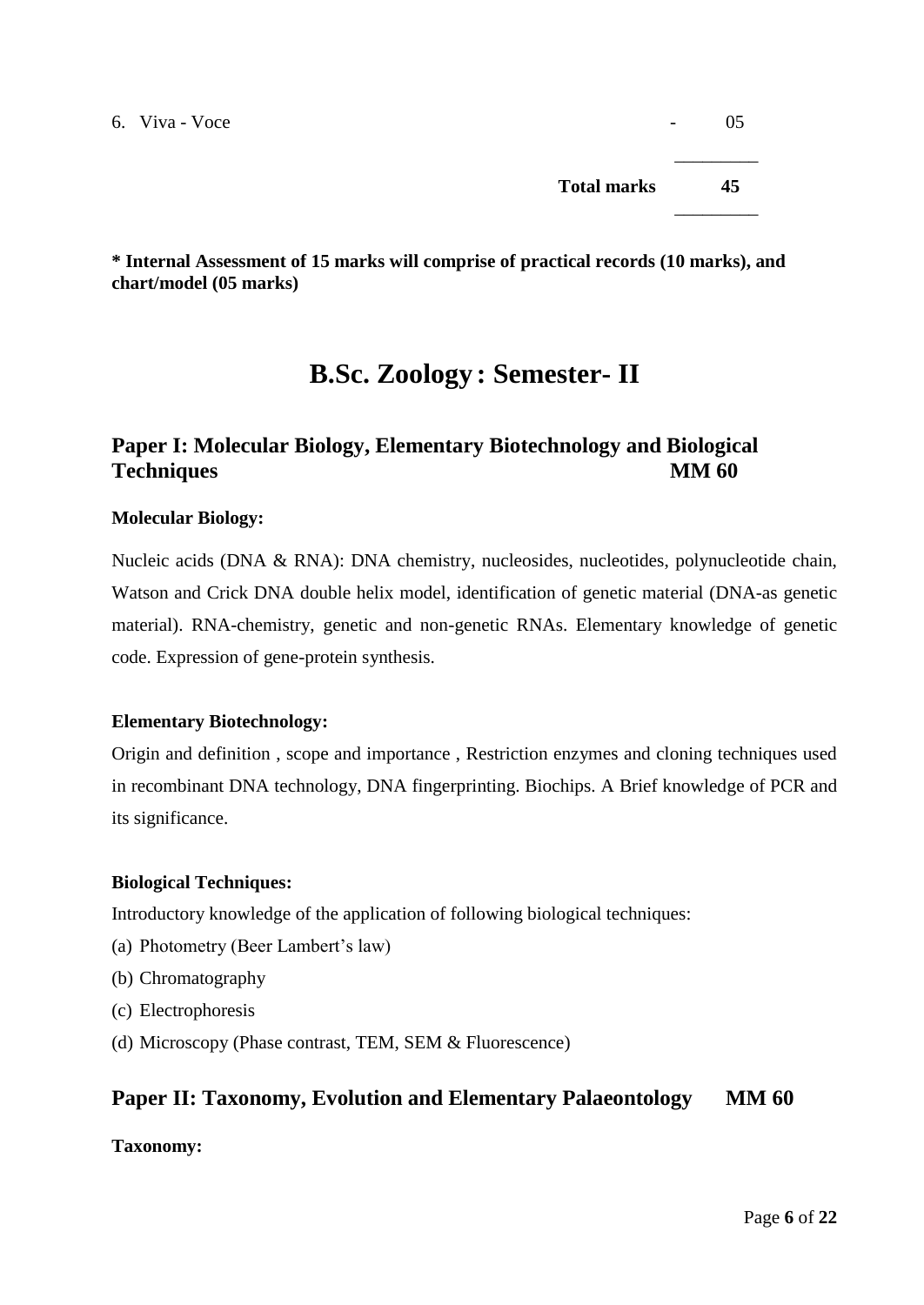Brief concept and evidences of evolution. Lamarckism, Darwinism, Synthetic theory of evolution, Evolution at Molecular level (Evolution of proteins and nucleotide sequences). Evolution of man.

Introduction to taxonomy and systematics, their relationship and significance . Rules of

nomenclature- Binomial and Trinomial . Components of classification – Linnean hierarchy.

Species concept – species as a category, kinds of species . An elementary idea of taxonomic

#### **Palaeontology:**

methodology.

**Evolution:**

Kinds of fossils and their significance. Formation of fossils. Methods for determining the age of fossils. Geological time scale.

## **Paper III: Genetics MM 60**

Mendel's life, Pre-Mendelian experiments, symbols and terminologies, Laws of dominance, segregation and independent assortment.

Linkage: Coupling and repulsion hypothesis, Morgan's view of linkage, kinds of linkage, chromosome theory of linkage.

Crossing over: Somatic and germinal crossing over, kinds of crossing over, theories of the mechanism of crossing over, significance.

Determination of sex: chromosome mechanism, Genic balance theory, External environment and sex determination. Hormonal control of sex determination.

Sex linked inheritance: Inheritance of X-linked gene (Colour blindness and haemophilia in man), Sex linkage in Drosophila.

Mutation: Historical background, chromosomal mutation (Chromosomal aberrations), gene mutations and their interpretation.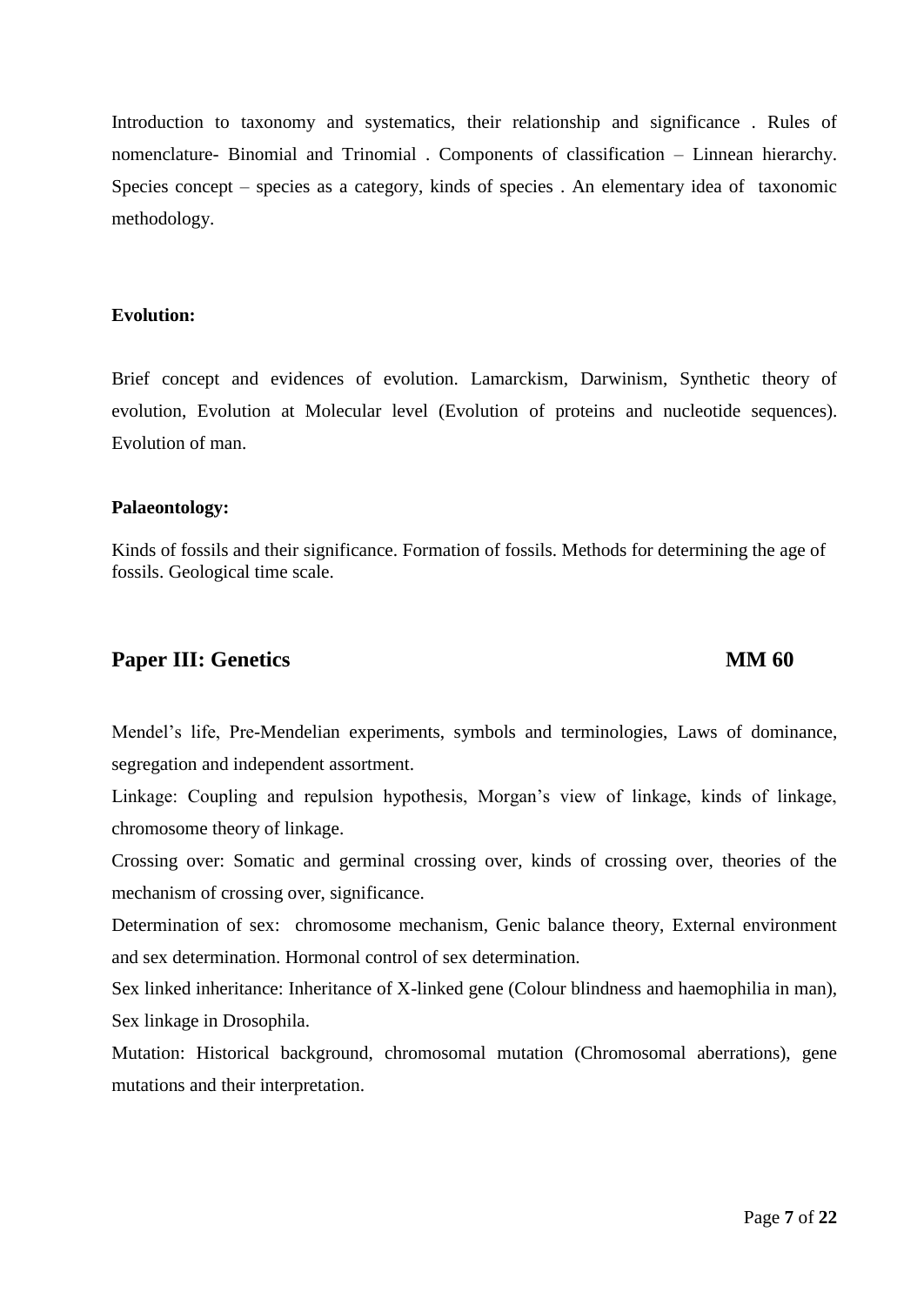# **B.Sc**. **Zoology: Semester-II, Practical's**

A complete record of laboratory work will be maintained by every student. The practical work will consist of the following:

## 1. **Biotechnology**

- a. Laminar flow
- b. Autoclave
- c. Elisa reader
- d. PCR machine
- e. Refrigerated centrifuge
- f. Transilluminator

## 2. **Genetics**

- (i) Experiments on Mendelian and non- Mendelian inheritance.
- (ii) Study of mutants of Drosophila.

## **3. Biological Techniques**

Instruments and techniques regarding:

- (i) Photometry
- (ii) Chromatography
- (iii) Electrophoresis
- (iv) Radioimmunoassay

## 4. **Taxonomy and Evolution**

- (a) Animal collection techniques:
- (b) Appliances such as cyanide bottle, aspirator, insect nets, fishing nets, Berlese funnel, spreading board.
- (c) Kinds and use of keys.
- (d) Study of evolution of man with the help of Model/chart.
- 5. **Elementary Palaeontology:** Study of different Era/Periods of Geological Time scale based on charts & models.

## **B.Sc. ZOOLOGY**

## **SEMESTER – II**

## EXERCISES AND DISTRIBUTION OF MARKS IN PRACTICAL EXAMINATION

The duration of practical will be  $3^{1}/_{2}$  hours and distribution of marks will be as following:-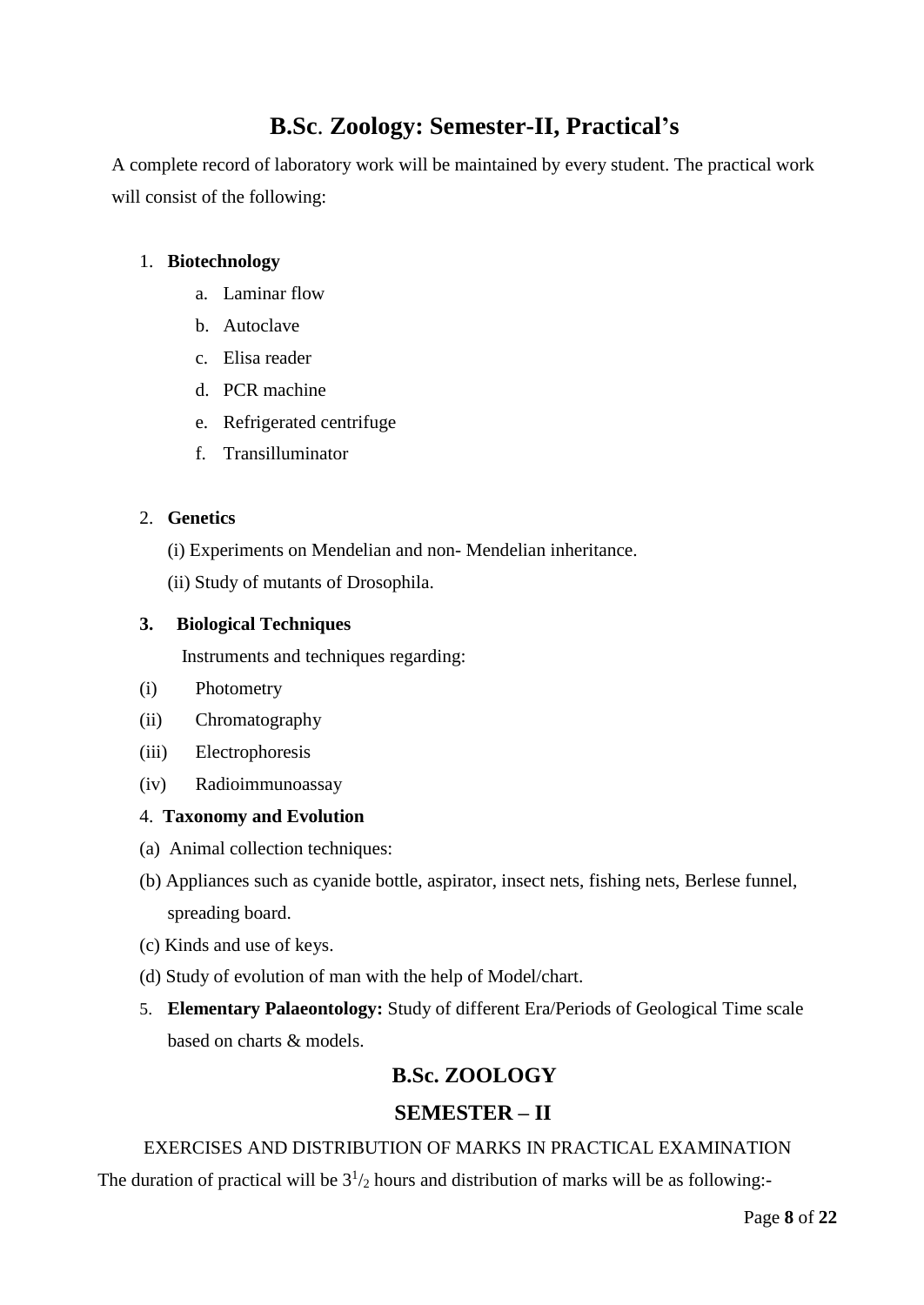## **Time:**  $3\frac{1}{2}$  **Max. Marks:** 45 (External Examination)

1**5** (Internal Assessment)\*

| <b>Total marks</b>                                                 |                          | 45 |
|--------------------------------------------------------------------|--------------------------|----|
| 6. Viva - Voce                                                     |                          | 10 |
| 5. Exercise on Palaeontology                                       |                          | 05 |
| 4. Exercises based on Taxonomy and Evolution                       |                          | 05 |
| (Exercises based on Genetics)                                      |                          |    |
| 3. Experiments on Mendelian and non-Mendelian incheritance:        |                          | 10 |
| 2. Biological techniques                                           |                          | 05 |
| (Application and function of instruments related to Biotechnology) | $\overline{\phantom{0}}$ | 10 |
| 1. Identification of spots.                                        |                          |    |

**\* Internal Assessment of 15 marks will comprise of practical records (10 marks), and chart/model (05 marks)**

# **B.Sc. Zoology : Semester-III**

## **Paper I:** Lower Chordata **MM 60**

## Salient features and outline classification (up to order) of various Lower chordate groups as covered under respective taxonomic groups.

Protochordata: Salient features of body organisation and systematic position of *Balanoglossus*  and *Amphioxus* as a type and its affinities.

Agnatha**:** External features of *Petromyzon*.

Pisces: Scales and fins in fishes. Parental care in fishes. Fishes in relation to man. Amphibia: General characters and affinities of Gymnophiona . Parental care in Amphibia.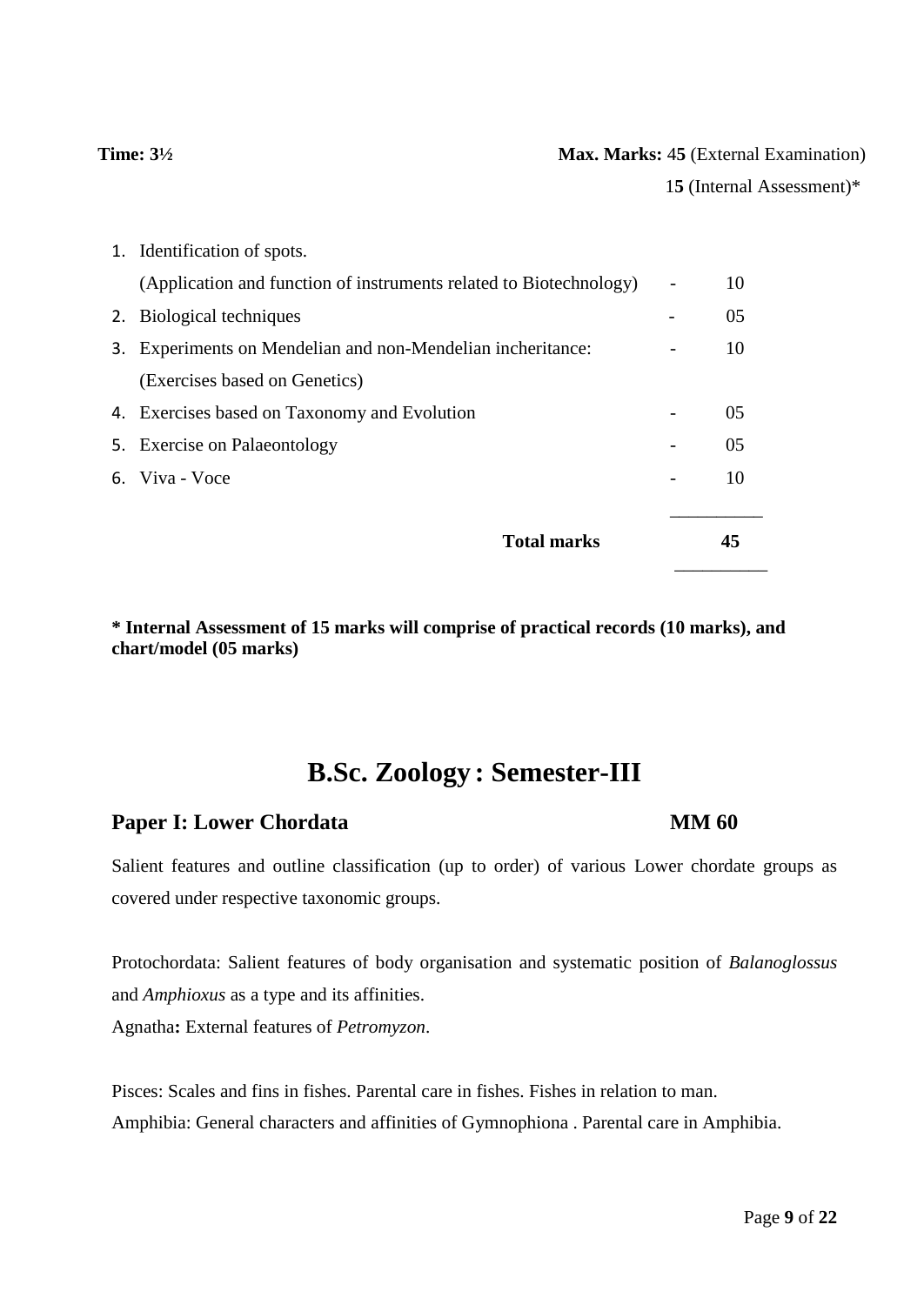## **Paper II: Higher Chordata MM 60**

Salient features and outline classification (up to order) of various Higher chordate groups as covered under respective taxonomic groups.

Reptilia A brief knowledge of extinct reptiles. Poisonous and non- poisonous snakes. Poison apparatus of snake. Snake venom and anti-venom. Adaptive radiation in reptiles.

Aves: Flightless birds and their distribution. Flight adaptations in birds. Bird migration. Economic importance of birds.

Mammalia: General organisation, distribution and affinities of Prototheria. Economic importance. Adaptive radiation with particular reference to aquatic mammals.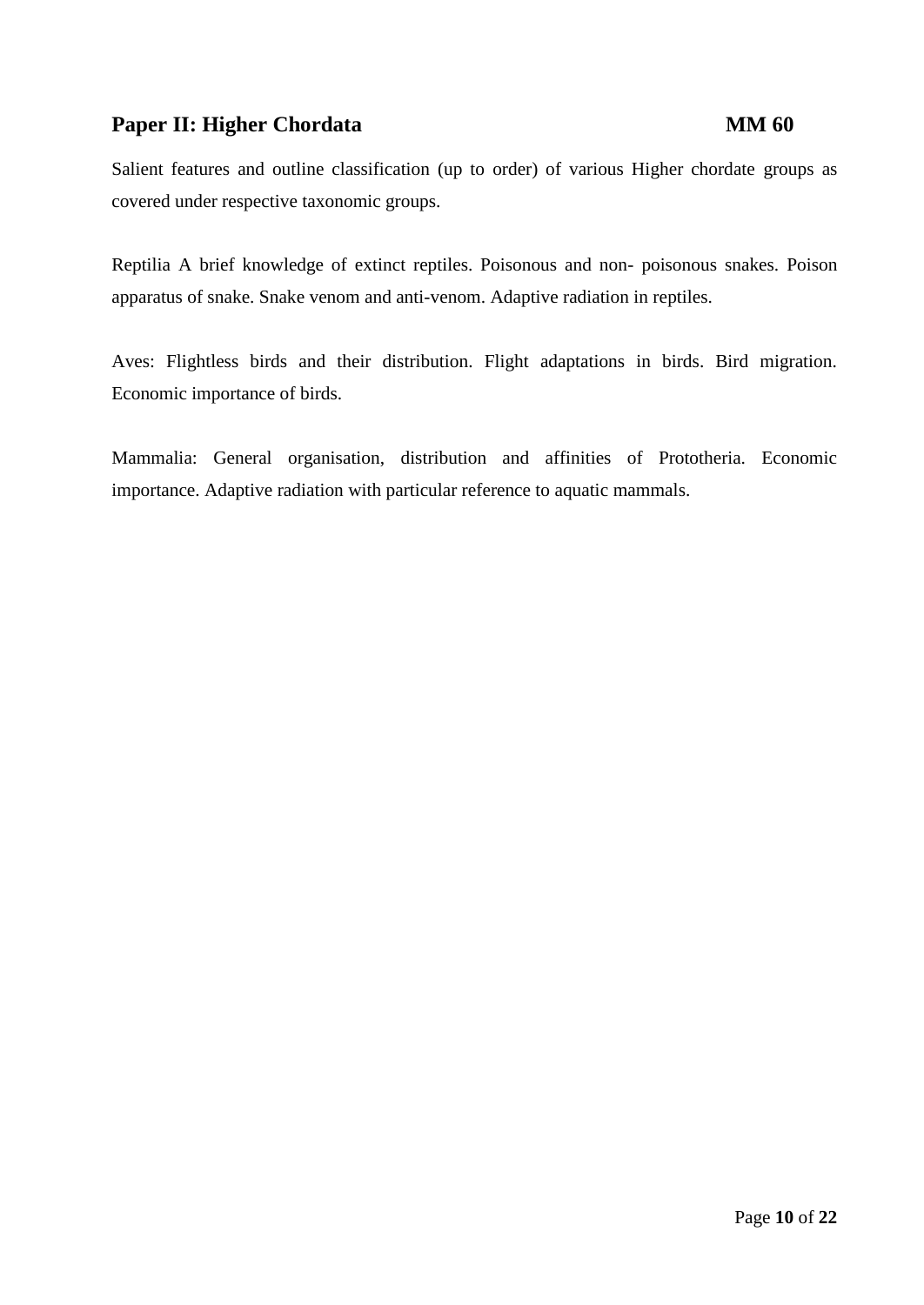## **Paper III: Ecology** and **Environmental Biology MM 60**

## **Ecology:**

Definition of ecology and its relation to humanity.

The environment: Abiotic factors, biotic factors, edaphic factors.

Concept of ecosystem with reference to pond ecosystem. Energy flow in ecosystem. Pyramids of number, biomass and energy. Food chain- grazing and detritus, Food web and trophic levels. Introduction to the laws of limiting factors (Liebig's law of minimum and Shelford's law of tolerance).

Biosphere: Hydrosphere, Lithosphere and Atmosphere. Biogeochemical cycles: Carbon and Nitrogen cycles.

Population: Definition and characteristics: density, natality, mortality, migration, emigration and immigration, growth and growth-curves. Dispersion and aggregation. Negative and positive interactions including commensalism, mutualism, predation, competition and parasitism.

#### **Environmental Biology:**

Biodiversity: Conservation and management of biodiversity. Brief introduction to the concept of protected areas- Sanctuary, National Parks and Biosphere Reserves.

India's wild life habitats (Ecology and distribution of fauna Pressure on India's wild life resources). Adaptations of animals to desert and aquatic life.

Pollution and its control: Air, Water, Soil pollution, Green house effect, Climate change, Acid rain, Ozone layer depletion, Bio-accumulation, Biomagnifications. Control measures to various pollutions.

## **B.Sc**. **Zoology: Semester-III, Practical**

A complete record of laboratory work will be maintained by every student. The practical work will consist of the following:

## **Lower and Higher Chordate diversity:**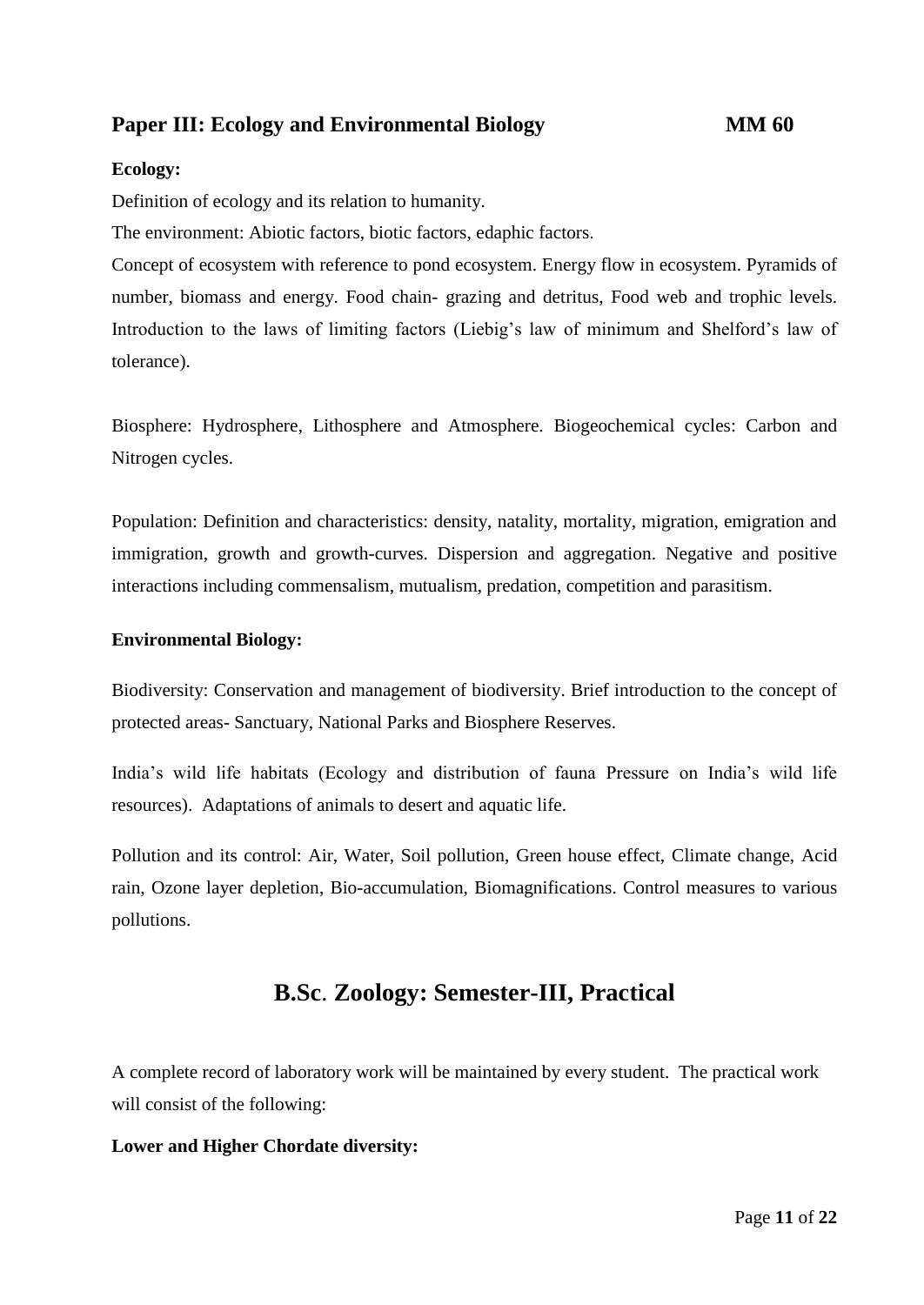**Protochordata:** Study of permanent slides of *Amphioxus* and *Balanoglossus* passing through different body regions, *Doliolum, Salpa,Oikopleura*. Museum specimens of *Herdmania , Ciona* and *Balanoglossus.*

**Cyclostomata:** Museum specimens of *Petromyzon* and *Myxine.*

**Fishes:** Dissections only with the help of Simulations, charts/models of general anatomy, afferent and efferent branchial arteries, cranial nerves and internal ear of *Scoliodon* Preparation of permanent slides of ampulla of Lorenzini , placoid , Cycloid and ctenoid scales . Study of permanent slides of shark T.S. passing through different body regions and different kinds of scales of fish. Museum specimens of *Sphyrna, Pristis, Torpedo, Trygon, Acipenser, Polypterus, Hippocampus, Exocoetus, Anguilla, Echeneis, Diodon, Protopterus,,Synaptura and Chimaera.*

**Amphibia:** Dissections only with the help of Simulations, charts/models of cranial nerves , hyoid apparatus , brain and columella of frog. Study of museum specimen of *Salamandra, Proteus, Amphiuma, Nectures, Siren, Ambyostoma,* Axolotl larva. *Rhacophorus, Alytes, Hyla, Pipa* and *Bufo*. Study of skeleton of frog and permanent histological slides of Amphibia .

**Reptilia:** Study of the skeleton of Varanus. Study of museum specimen of following:

*Varanus, Heloderma, Hemidactylus, Phrynosoma, Chameleon, Draco, Calotes,* Cobra, Pit-viper, Pitless –viper, Rattle snake, Krait, Dhaman, Typhlops and marine snake; Alligator, Crocodile, Gavialis, Turtle and tortoise.

**Aves:** Permanent preparation of filoplume and down feather. Study of the skeleton of fowl. Study of museum specimens of *Psittacula, Corvus, Pavo, Bubo*, and model of Archaeopteryx.

**Mammalia:** Dissection only with the help of Simulations, charts/models of the general anatomy and blood vascular system of a mammal. Study of permanent slides of mammals . Study of the skeleton of rabbit . Study of the museum specimens of *Tachyglossus* and *Ornithorynchus*  (models) *Pangolin , Funambulus, Pteropus*, Hedgehog and Loris.

#### **Ecology:**

- I. Estimation of the pH of water/ soil sample.
- II. Determination of dissolved oxygen and carbon dioxide in water sample.
- III. Study of adaptations in animals inhabiting different ecological environments.

#### **Environment Biology:**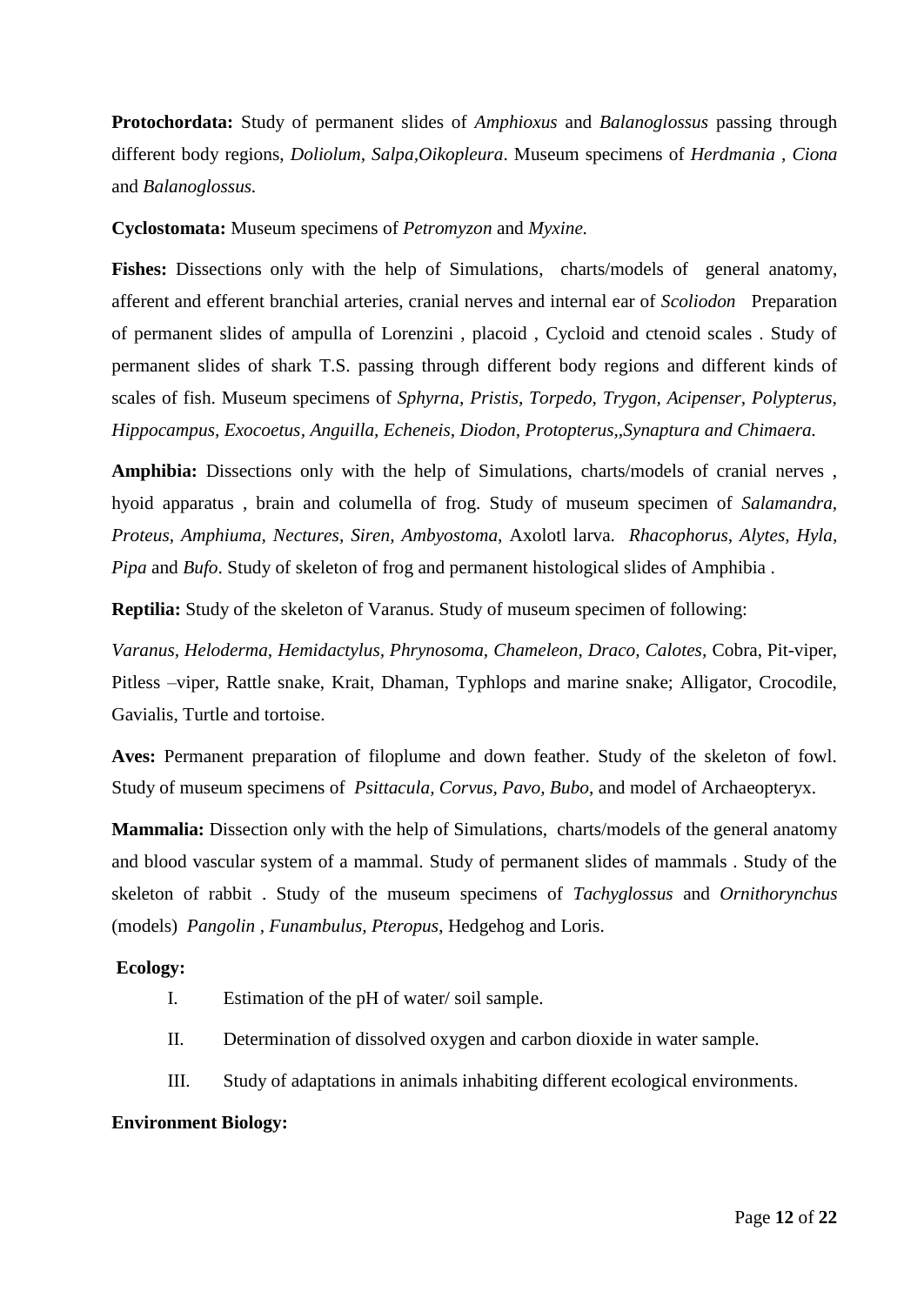- I. Study of wild animals with the help of stuffed preparations/ models/ charts/ photographs.
- II. Study of indicator organisms of different kinds of water pollution
- III. Simple experiments on the effect of environmental pollution on animals.

# **B.Sc. ZOOLOGY SEMESTER – III**

## EXERCISES AND DISTRIBUTION OF MARKS IN PRACTICAL EXAMINATION

The duration of practical will be  $3^{1}/_{2}$  hours and distribution of marks will be as following:-

| Time: $3\frac{1}{2}$ | <b>Max. Marks: 45 (External Examination)</b> |
|----------------------|----------------------------------------------|
|                      | 15 (Internal Assessment)*                    |

| 1. Study of Nervous-system/General anatomy             |   | 10 |
|--------------------------------------------------------|---|----|
| 2. Identification of spots.                            |   | 10 |
| (Specimens: 05, slides: 0 2 and bones: 03)             |   |    |
| 3. Permanent preparation                               |   | 05 |
| 4. Ecology experiments (one)                           | - | 05 |
| 5. Experiment on environmental biology/ Wildlife (one) | - | 05 |
| 6. Viva - Voce                                         | - | 10 |
|                                                        |   |    |
| <b>Total marks</b>                                     |   | 45 |
|                                                        |   |    |

**\* Internal Assessment of 15 marks will comprise of practical records (10 marks), and chart/model (05 marks)**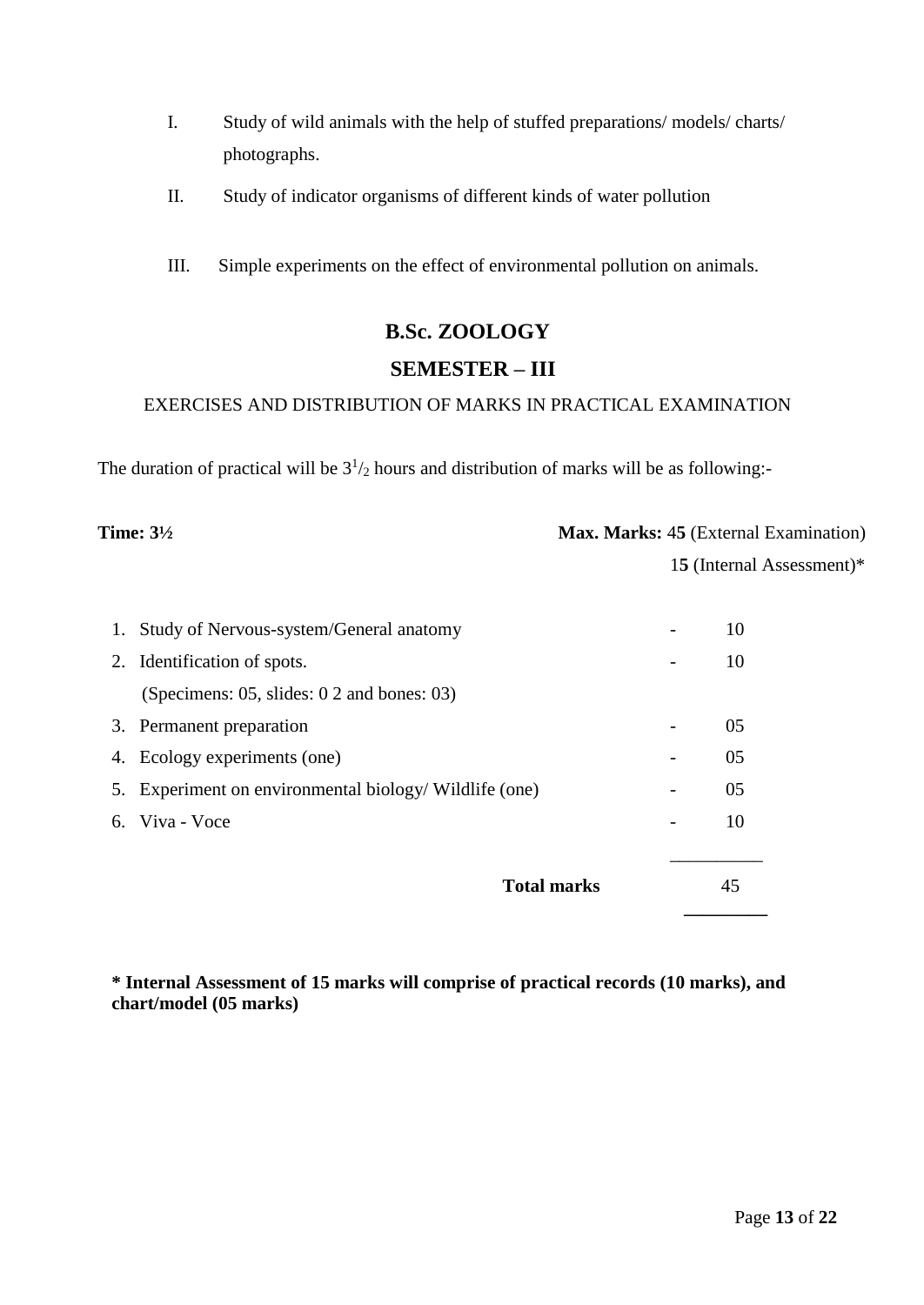# **B.Sc. Zoology: Semester-IV**

## **Paper I: Developmental Biology MM 60**

Gametogenesis: Spermatogenesis and Oogenesis including structure, differentiation and longevity of gametes. Chemical and metabolic events during gamete formation. Types of eggs.

Fertilization: Significance of fertilization, approximation of gametes, Capacitation, Acrosome reaction, formation of fertilization membrane, egg activation, Blockage to polyspermy.

Cleavage: Patterns, control of cleavage patterns, chemical changes during cleavage, totipotency.

Blastulation and Gastrulation: A complete study in frog and chick; Fate maps, their formation and significance.

Foetal membranes: Their formation and functions in chick.

Retrogressive metamorphosis: As exhibited by an ascidian.

Regeneration: Morphallaxis and Epimorphosis, Blastema and its significance, mechanisms as exhibited by invertebrates *(Hydra* and *Planaria*) and Vertebrates (Limb regeneration in Amphibia).

Embryonic Induction: Origin, structure and significance of primary organizer , Nature of inductive signal.

## **Paper II:** Applied Zoology **MM 60**

Elementary knowledge of:

- (a) Aquaculture
- (b) Sericulture
- (c) Apiculture
- (d) Lac culture
- (e) Pearl culture
- (f) Piggery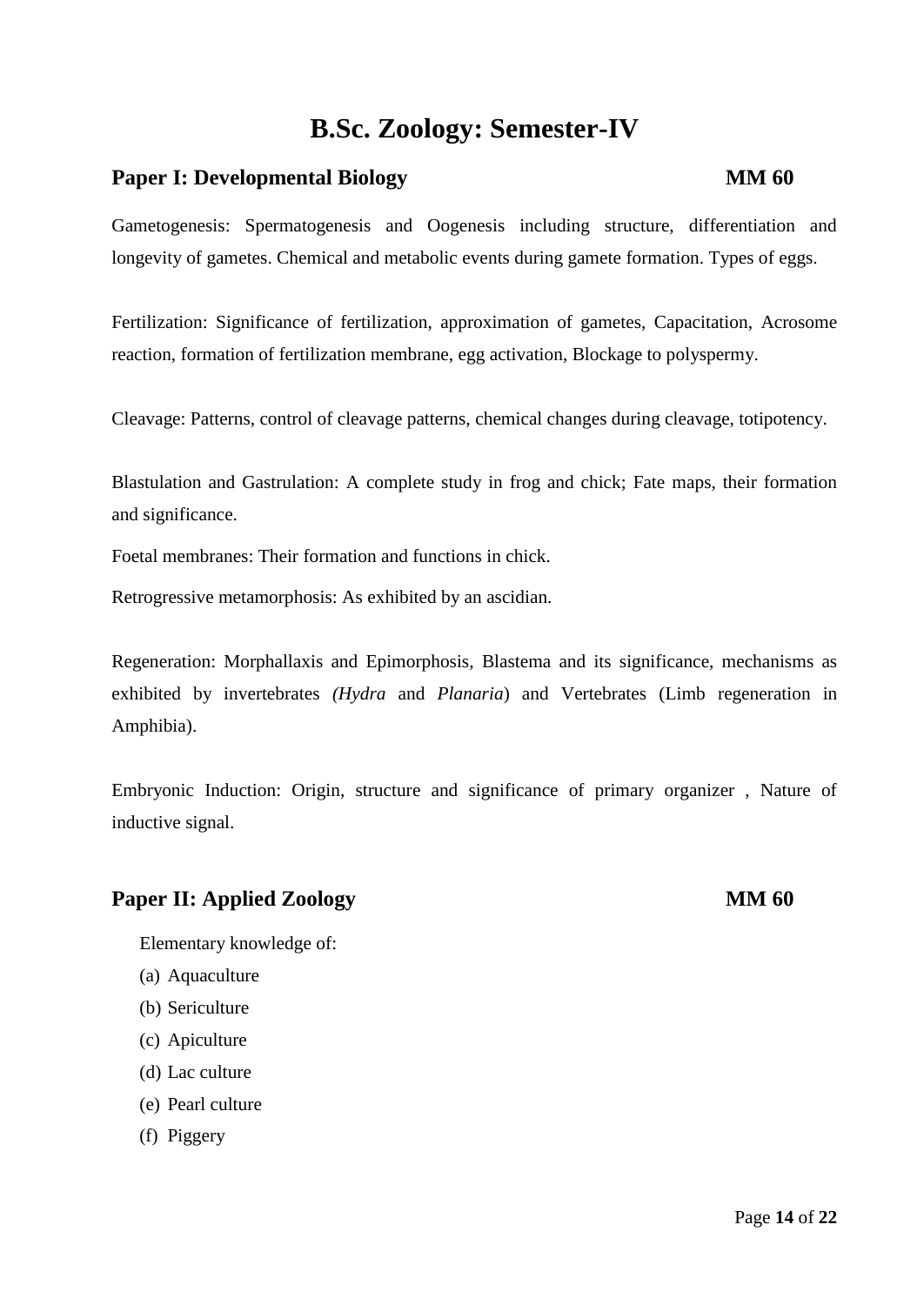Bionomics and control measures of the common pests of fruits (*Papilio demoleus* and *Quadraspidiotus perniciosus*), Vegetables (*Thrips tabaci* and *Aulacophora foveicollis*) and stored grains (*Callosobruchus chinensis* and *Trogoderma granarium*). Polyphagous insect (Locust and Termites).

Pest management, including insect pest control and integrated pest management. A note on Bioethics

## **Paper III: Elementary Entomology and Applied Ichthyology** MM 60

## **Elementary Entomology:**

Classification of insects up to orders: Brief knowledge of general characters of following insect orders- Thysanura, Collembola, Orthoptera, Isoptera, Thysanoptera, Herteroptera, Homoptera, Coleoptera, Lepidoptera, Hymenoptera and Diptera and Methods of their collection and preservation.

Parental care in insects. Social life in insects. Insect pollinators.

## **Applied Ichthyology:**

Classification of fishes up to orders. Integrated fish farming. Carp farming. Snow trout farming. Construction of aquaria and its maintenance. Ornamental fishes. Induced breeding. Indigenous and exotic fishes. Migration in fishes.

# **B.Sc**. **Zoology: Semester-IV, Practical**

## **Developmental biology:**

Study of the permanent slides of the chick embryos (whole mounts) and those showing the embryology of frog.

## **Applied Zoology:**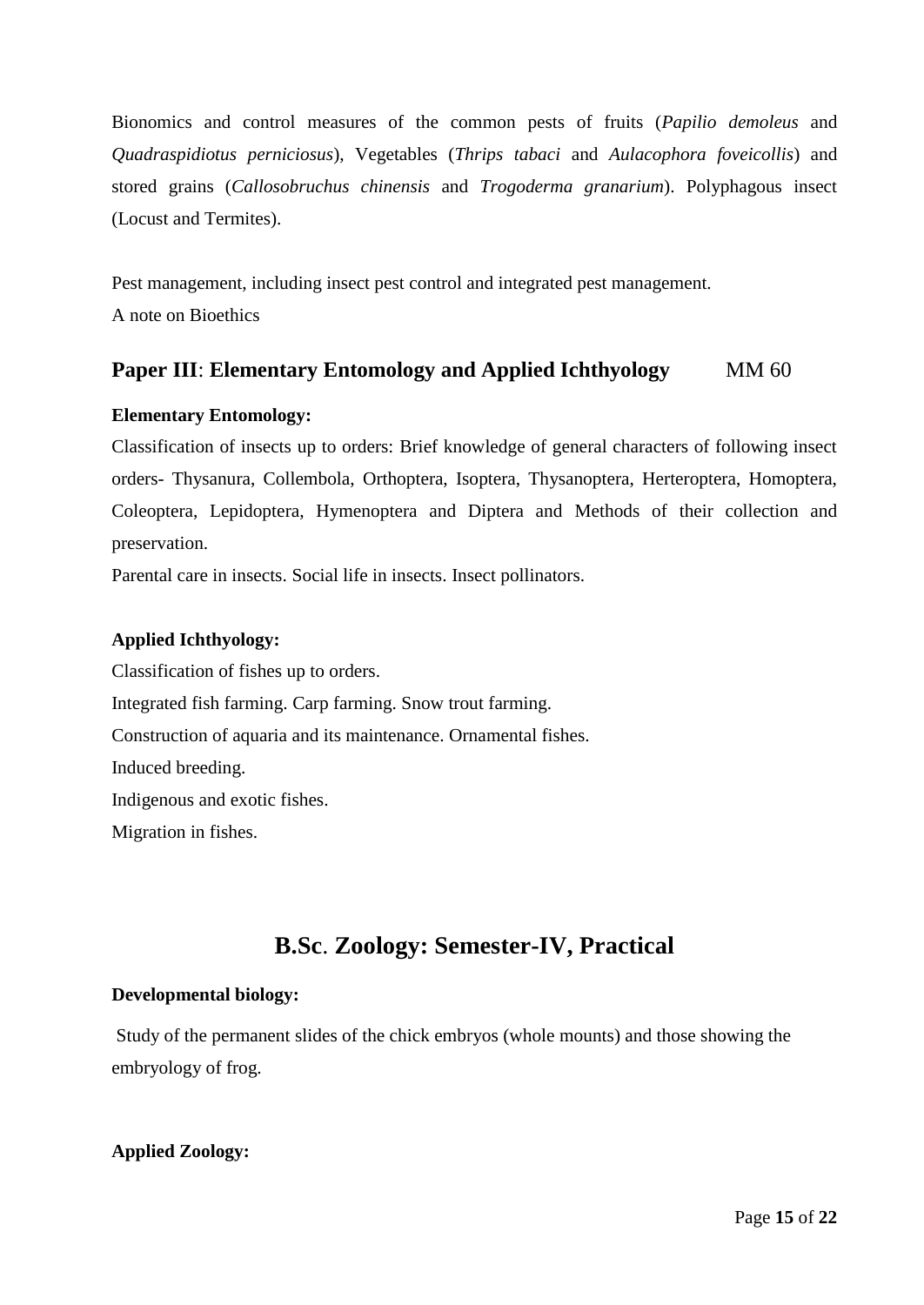Specimens / slides of Apis, silk moth, Lac insect, phytoparsitic nematodes, major carps. Study of life cycles and control measures of insects of economic impotence (Stored grains pests, pest of fruits and vegetables); and study of structural organization of Bee hive. Picture of commercially important varieties of poultry and cattle.

## **Elementary Entomology and Applied Ichthyology:**

Salient features and outline classification (up to order) of various insect groups as covered under respective taxonomic groups.

Salient features and outline classification (up to order) of various fishes as covered under respective taxonomic groups.

# **B.Sc. ZOOLOGY**

## **SEMESTER – IV**

EXERCISES AND DISTRIBUTION OF MARKS IN PRACTICAL EXAMINATION

The duration of practical will be  $3^{1}/_{2}$  hours and distribution of marks will be as following:-

| Time: $3\frac{1}{2}$ |                                       |                    | Max. Marks: 45 (External Examination) |
|----------------------|---------------------------------------|--------------------|---------------------------------------|
|                      |                                       |                    | 15 (Internal Assessment)*             |
|                      | <b>Study of Developmental biology</b> |                    | 05                                    |
|                      | 2. Study of Applied Zoology (Two)     |                    | 10                                    |
| 3.                   | Study of Elementary Entomology (Two)  |                    | 10                                    |
|                      | 4. Study of Applied Ichthyology       |                    | 10                                    |
|                      | 5. Viva - Voce                        | -                  | 10                                    |
|                      |                                       | <b>Total marks</b> | 45                                    |
|                      |                                       |                    |                                       |

**\* Internal Assessment of 15 marks will comprise of practical records (10 marks), and chart/model (05 marks)**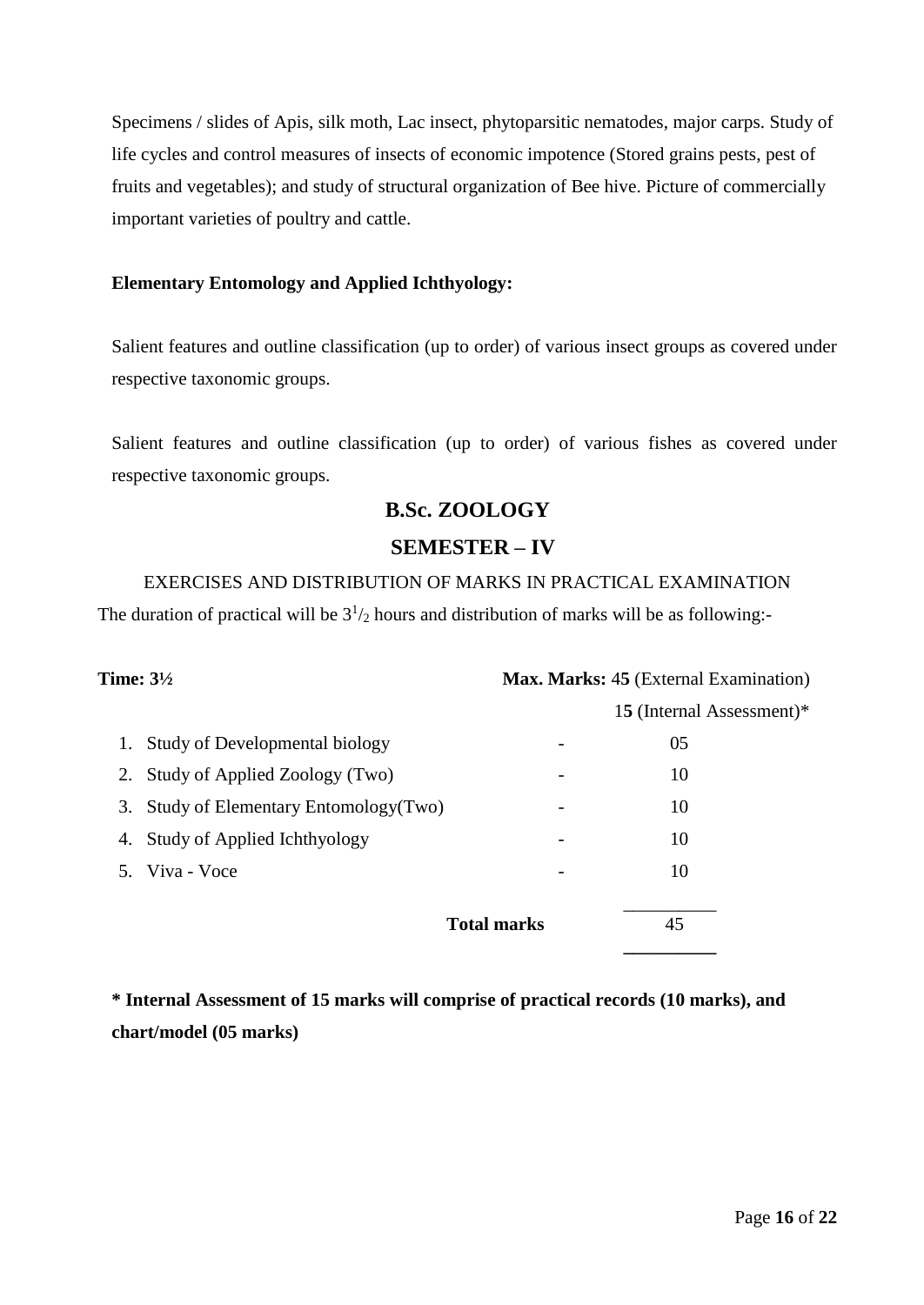# **B.Sc. Zoology: Semester-V**

## **Paper I:** Microbiology **MM 60**

Introduction to microbiology: kinds of microbes, Typical structure of a bacterium, Gram positive and Gram negative bacteria and virus.

Microbes of medical importance: Bacteriophages, Mycobacterium, Rickettsia, Actinomycetes and Mycoplasma.

A brief knowledge of AIDS.

Environmental use of microorganisms: Nutrient cycle, Metal recovery, petroleum recovery, pest control, waste water treatment and Bioremediation.

Industrial microbiology- Food production, dairy products, fermented food, alcoholic beverages, microbial spoilage, food preservation. A brief knowledge of Antibiotics.

## **Paper II: Animal Behaviour MM 60**

## *Patterns of behaviour:*

Stereotype innate behaviour: Kinases, Taxes and Reflexes. Concepts of (i) Fixed action patterns (ii) Sign or key stimulus or releasers and (iii) Innate releasing mechanism, Instinctive behaviour. Learned behaviour: Habituation, Conditioned reflexes, Selective learning , Insight learning, Imprinting, Song learning in birds.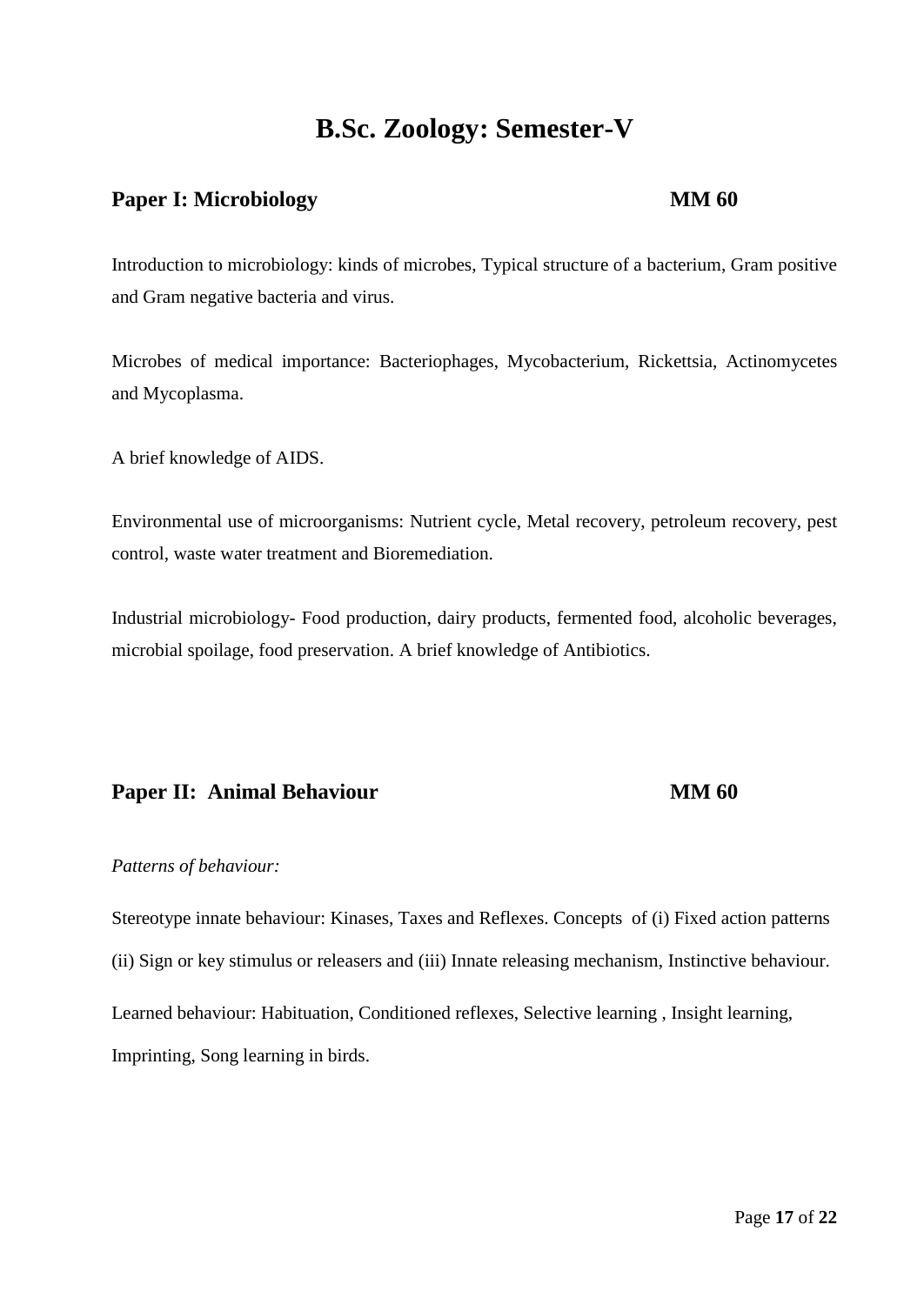Communication: Chemical, Visual, Auditory, Electric and tactile, Dance language of honey bees, Biological clocks.

Bird migration with particular reference to the mechanisms of navigation.

Introduction to Socio-biology: Social structure in primates

## **Paper III: Toxicology and Histology MM 60**

#### **Toxicology:**

Introduction and brief history of toxicology: General principles of toxicology, Brief history, Environmental toxicology (kinds and sources of toxic agents- animal toxins, plant toxins, pesticides, metals and food additives). Metabolism of toxic substances.

Dose response relationship: Frequency and cumulative responses, determination of TL<sub>m</sub> values, Lc<sub>50</sub>, margin of safety, threshold limits.

Analytical toxicology: Toxic response of blood, organ function tests, teratogenic, reproductive and carcinogenic tests.

## **Histology:**

Histology: Structure of epithelium, connective tissue, cartilage, bone, smooth,, striped and cardiac muscles, and nervous tissue as studied under light microscope.

Histological structure of gonads, liver, lung, pancreas and kidney in mammals.

## **B.Sc**. **Zoology: Semester-V, Practical**

### **Microbiology:**

- (i) Cleaning of glassware and sterilization
- (ii) Preparation of liquid and solid media for cultivation of bacteria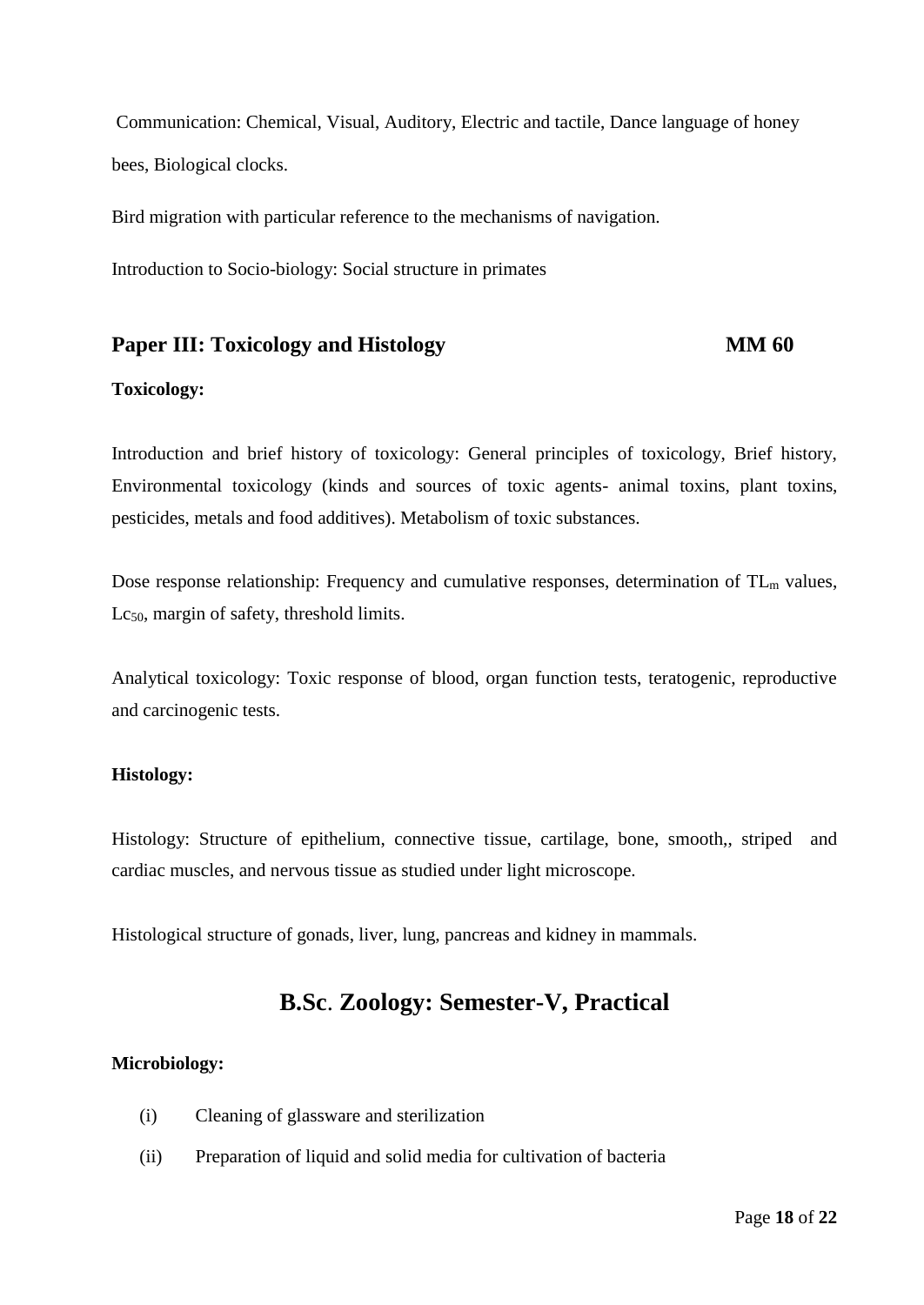- (iii) Preparation of media for the culture of fungi.
- (iv) Isolation of microorganisms from soil.
- (v) Gram staining of bacteria
- (vi) Micrometry of microorganisms

#### **Animal behaviour:**

Study of different kinds of behaviour with the help of photographs.

## **Toxicology:**

Calculation of  $LC_{50}$  with the help of data provided. Study of behavioural responses (in fish, insects or any other locally available animal ) to some important toxicants.

## **Histology:**

Study of the permanent slides of cartilage, bone, epithelium, connective tissue, nervous tissue, blood, striped and unstriped muscles, liver, kidney, lungs, pancreas, pituitary, thyroid, and adrenal of mammals. Preparation of smooth and striped muscles.

## **B.Sc. ZOOLOGY**

## **SEMESTER – V**

## EXERCISES AND DISTRIBUTION OF MARKS IN PRACTICAL EXAMINATION

The duration of practical will be  $3^{1}/_{2}$  hours and distribution of marks will be as following:-

**Time:**  $3\frac{1}{2}$  **Max. Marks:** 45 (External Examination)

1**5** (Internal Assessment)\*

| 1. Microbiology Experiments (Two)  |               | 10 |  |
|------------------------------------|---------------|----|--|
| 2. Study of Animal behaviour (Two) |               | 10 |  |
| 3. Study of Toxicology (One)       |               | 05 |  |
| 4. Study of Histology (Five)       |               | 10 |  |
| 5. Viva - Voce                     |               | 10 |  |
|                                    | Total marks - |    |  |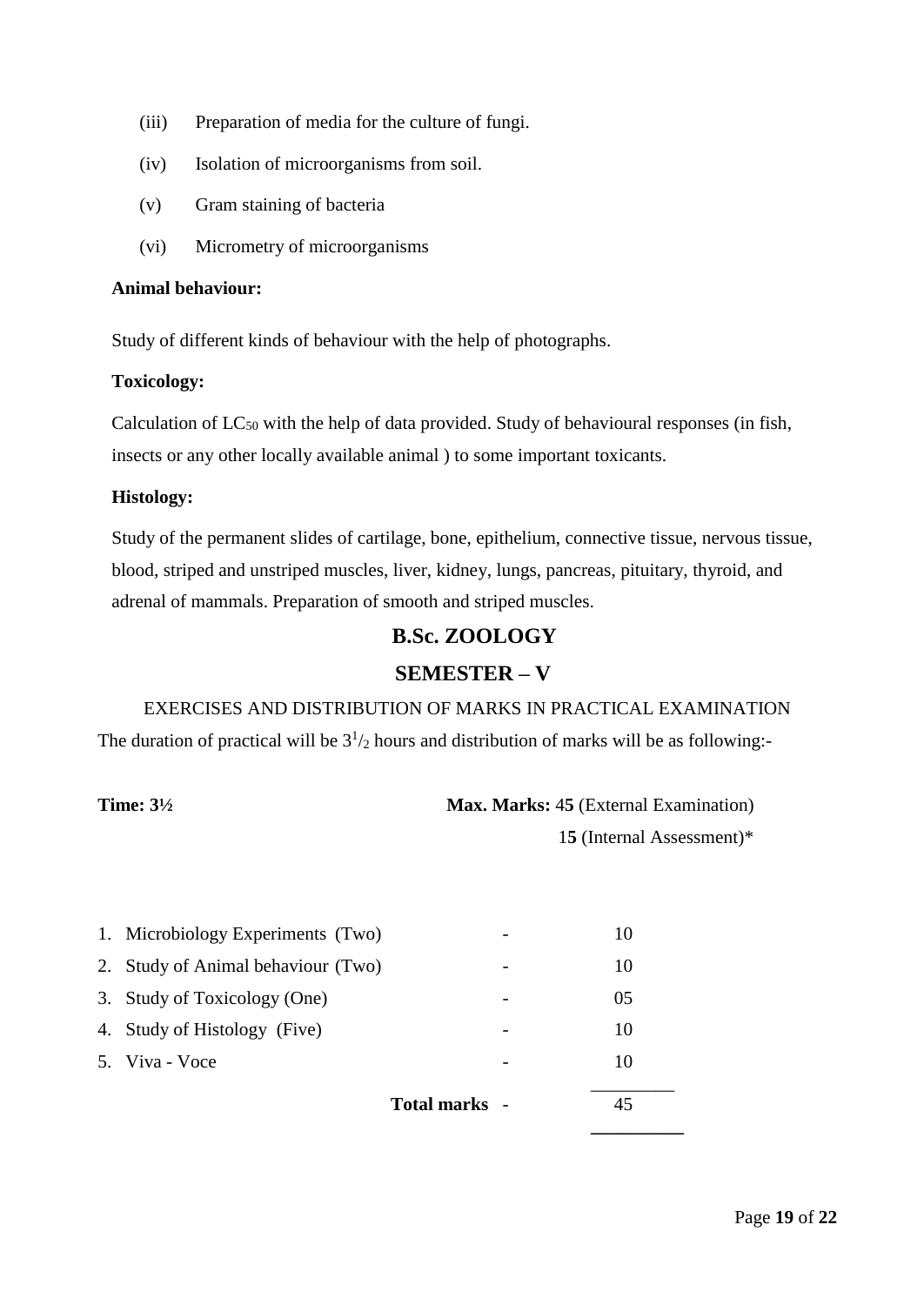## **\* Internal Assessment of 15 marks will comprise of practical records (10 marks), and chart/model (05 marks)**

## **B.Sc. Zoology: Semester-VI**

## **Paper I: Biological Chemistry and Basic Mammalian Endocrinology MM 60**

#### **Biological Chemistry:**

Introduction to biological molecules: Proteins, Amino acids, Carbohydrates, Lipids, Vitamins and Enzymes- their structure, classification and significance. Metabolism of Carbohydrates.

#### **Endocrinology:**

General characteristics of endocrine system, mechanisms of hormone action (cellular and sub cellular). A brief knowledge of the structure and hormonal functions of the glands namely, Pituitary, Thyroid, Pancreas, Adrenal, Testis and Ovary. Elementary knowledge of the etiology of Dwarfism, gigantism, acromegaly, diabetes insipidus , Goitre, Cretinism, Myxoedema, Diabetes mellitus and Addison's disease.

## **Paper II:** Animal Physiology **MM 60**

Nutrition: Food constituents, intracellular and extracellular digestion, Digestion and absorption of carbohydrate, fat and protein.

Respiration: Pulmonary ventilation, respiratory pigments, gaseous transport and control of respiration.

Excretion: Concept of ammonotelic, ureotelic and guanotelic animals, urine formation in mammals.

Blood vascular system: Haemopoiesis, composition and functions of blood, blood coagulation. A brief account of immunity. Types of heart, origin and conduction of heart beat.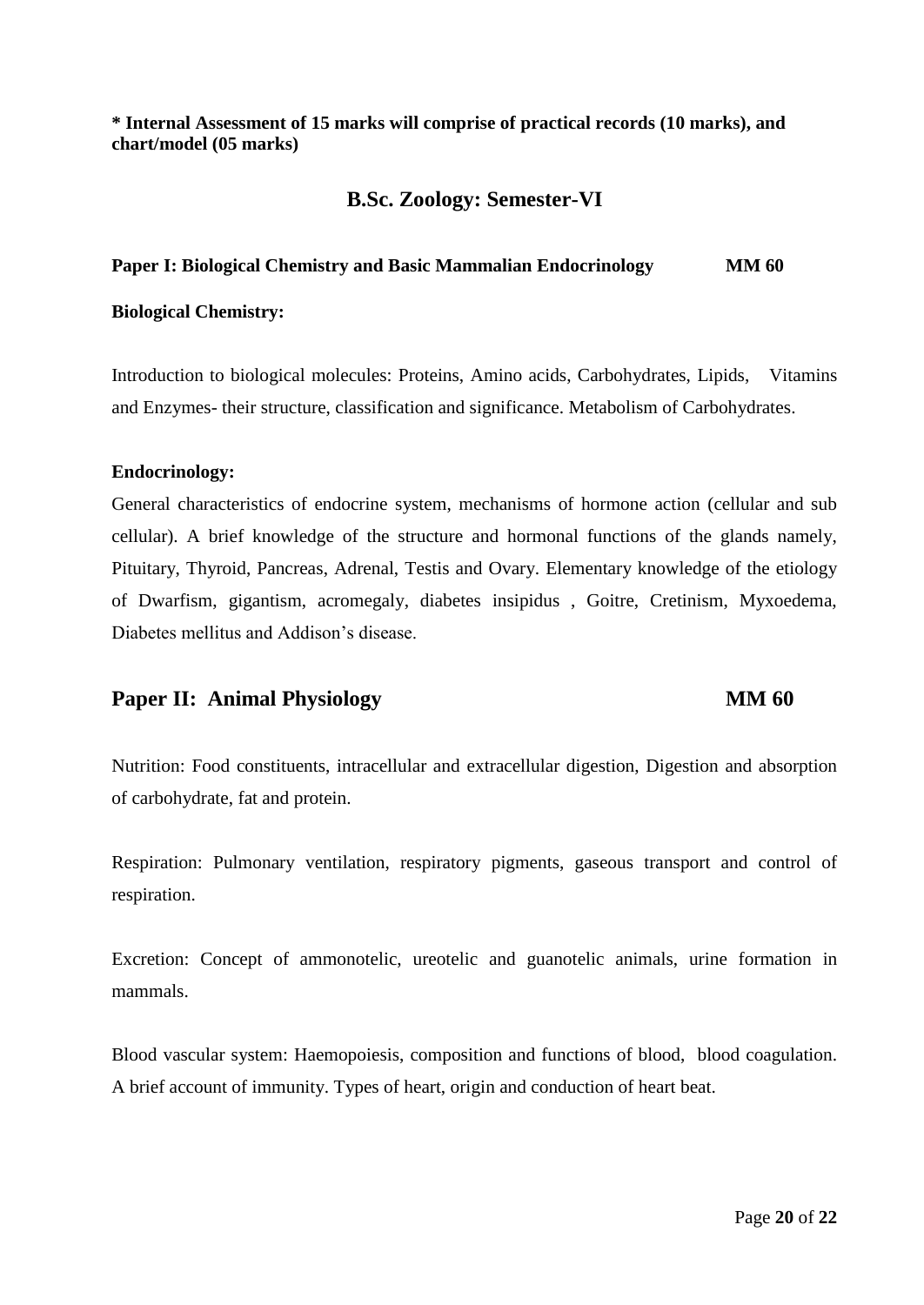Nervous system: Resting and action potential of nerves, synapse and transmission of nerve impulse.

Muscular system: Muscle contraction and its Mechanism. A brief idea of tetanus and fatigue.

## **Paper III: Bioinformatics and Biostatistics <b>MM 60**

#### **Bioinformatics:**

Elementary knowledge of computer: Organisation of computer, input and output devices, elementary idea of software, hardware and programming languages.

Use of computers in biological sciences: Sequence, structure and strain databases and their use.

#### **Biostatistics:**

Biostatics as a tool in research, Data collection- Random and non-random sampling, data tabulation and data presentation (Graph, Histogram, Scatter diagram), Concept of mean , mode, median and of standard deviation and standard error.

## **B.Sc**. **Zoology: Semester-VI, Practicals**

#### **Physiology / Biochemistry:**

- (i) Preparation of haemin crystals from human blood
- (ii) Determination of clotting and bleeding time
- (iii) Counting of RBCs in human blood
- (iv) Counting of WBCs in human blood
- (v) Determination of haemoglobin percentage in human blood
- (vi) Qualitative identification of carbohydrate, protein and lipoid.
- (vii) Analysis of urine for identification of sugar, albumin, ketone bodies , etc.
- (viii) Study of the action of salivary amylase on starch.

# **Endocrinology:** Study of endocrine glands and related disorders with the help of slides/photographs/ charts/ models.